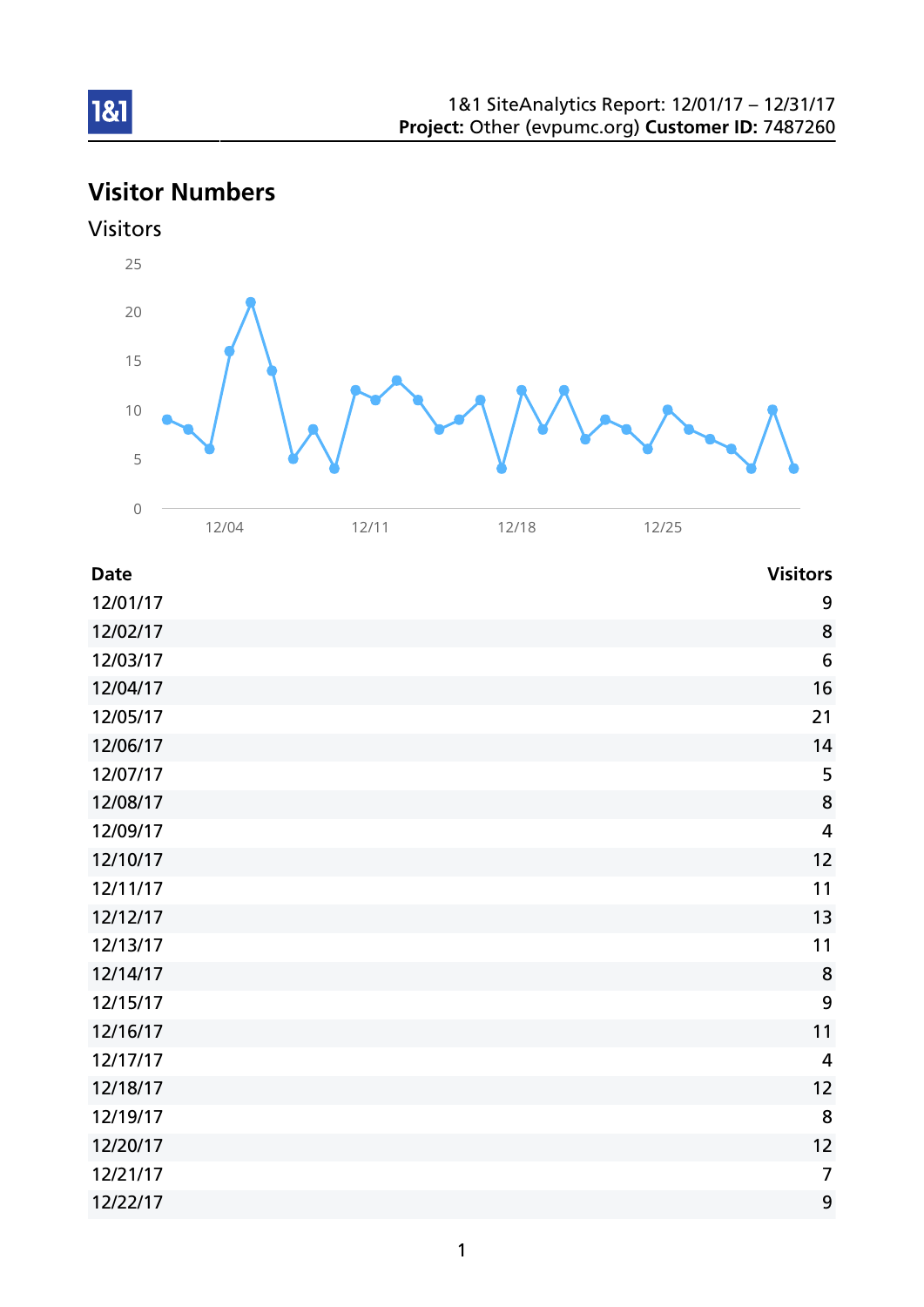| 1&1 SiteAnalytics Report: 12/01/17 - 12/31/17    |
|--------------------------------------------------|
| Project: Other (evpumc.org) Customer ID: 7487260 |

| <b>Date</b>  | <b>Visitors</b> |
|--------------|-----------------|
| 12/23/17     | 8               |
| 12/24/17     | $6\phantom{1}6$ |
| 12/25/17     | 10              |
| 12/26/17     | 8               |
| 12/27/17     | $\overline{7}$  |
| 12/28/17     | $6\phantom{1}6$ |
| 12/29/17     | $\overline{4}$  |
| 12/30/17     | 10              |
| 12/31/17     | $\overline{4}$  |
| <b>Total</b> | 281             |

# Sessions



| <b>Date</b> | <b>Sessions</b> |
|-------------|-----------------|
| 12/01/17    | 9               |
| 12/02/17    | 8               |
| 12/03/17    | 6               |
| 12/04/17    | 16              |
| 12/05/17    | 21              |
| 12/06/17    | 14              |
| 12/07/17    | 5               |
| 12/08/17    | 8               |
| 12/09/17    | 4               |
| 12/10/17    | 12              |
| 12/11/17    | 12              |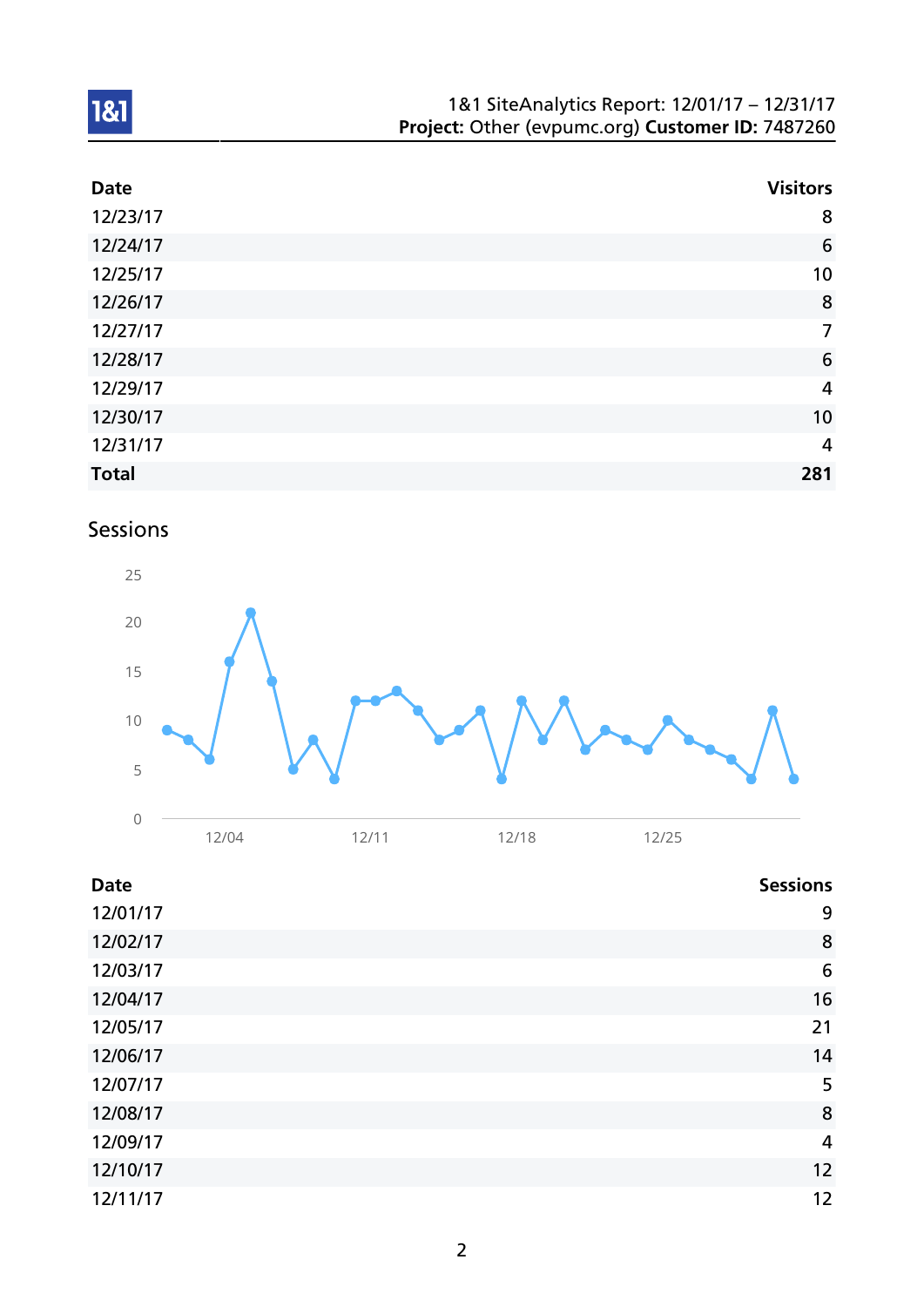| 1&1 SiteAnalytics Report: 12/01/17 - 12/31/17    |
|--------------------------------------------------|
| Project: Other (evpumc.org) Customer ID: 7487260 |

| <b>Date</b>  | <b>Sessions</b> |
|--------------|-----------------|
| 12/12/17     | 13              |
| 12/13/17     | 11              |
| 12/14/17     | 8               |
| 12/15/17     | 9               |
| 12/16/17     | 11              |
| 12/17/17     | $\overline{4}$  |
| 12/18/17     | 12              |
| 12/19/17     | 8               |
| 12/20/17     | 12              |
| 12/21/17     | $\overline{7}$  |
| 12/22/17     | $\mathbf{9}$    |
| 12/23/17     | 8               |
| 12/24/17     | $\overline{7}$  |
| 12/25/17     | 10              |
| 12/26/17     | 8               |
| 12/27/17     | $\overline{7}$  |
| 12/28/17     | $6\phantom{1}6$ |
| 12/29/17     | $\overline{4}$  |
| 12/30/17     | 11              |
| 12/31/17     | $\overline{4}$  |
| <b>Total</b> | 284             |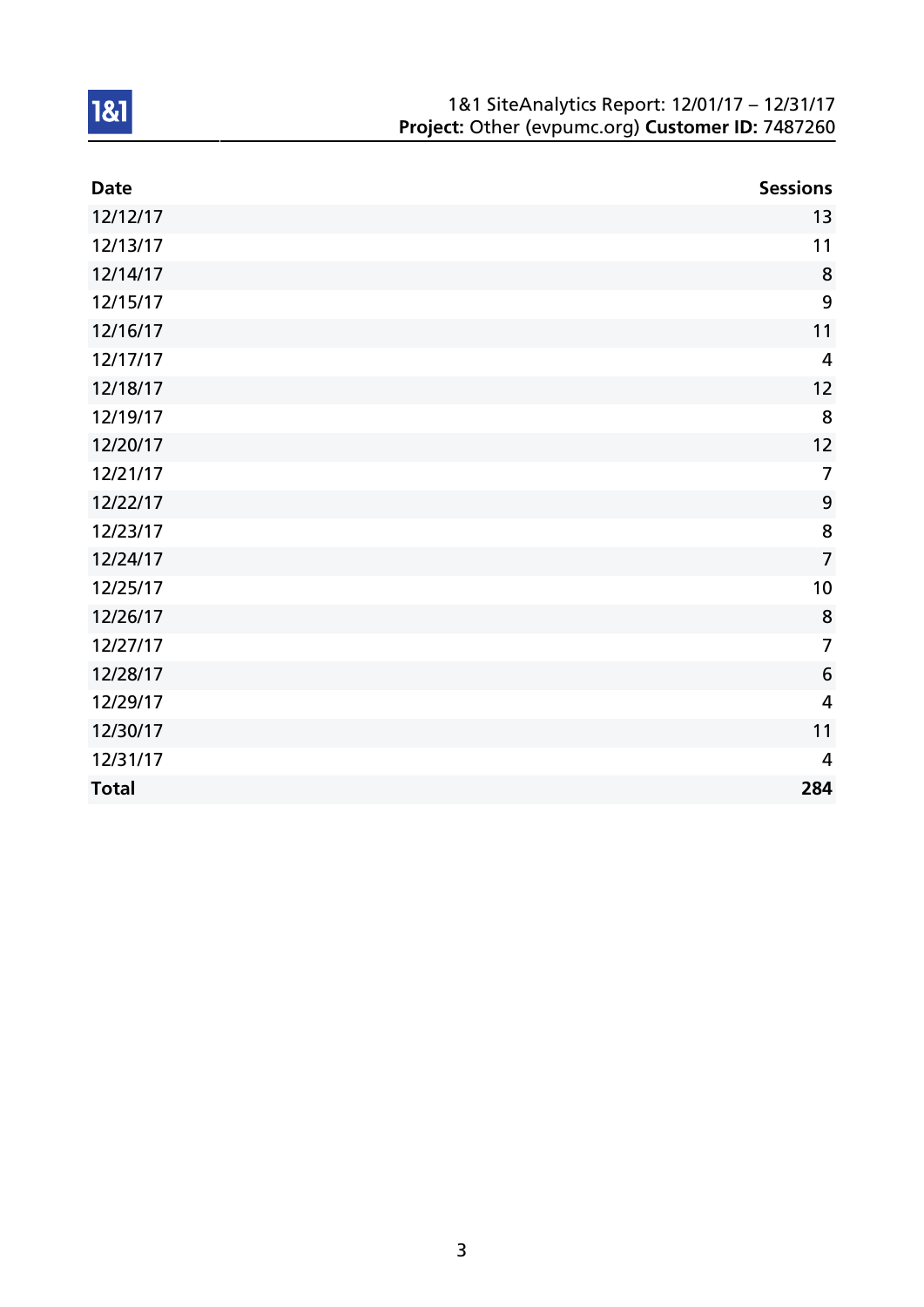

# Search Engine Robots

181



| <b>Search Engine Robots</b> | <b>Sessions</b> | Percentage |
|-----------------------------|-----------------|------------|
| bingbot/2.0                 | 304             | 33.55%     |
| DotBot/1.1                  | 113             | 12.47%     |
| Googlebot/2.1               | 65              | 7.17%      |
| AhrefsBot/5.2               | 53              | 5.85%      |
| spbot/5.0.3                 | 46              | 5.08%      |
| <b>SEOkicks-Robot</b>       | 40              | 4.42%      |
| Googlebot-Mobile            | 34              | 3.75%      |
| YandexBot/3.0               | 30              | 3.31%      |
| 360Spider                   | 27              | 2.98%      |
| Baiduspider/2.0             | 27              | 2.98%      |
| Barkrowler/0.7              | 26              | 2.87%      |
| Companybook-Crawler         | 23              | 2.54%      |
| MegaIndex.ru/2.0            | 23              | 2.54%      |
| Crawler4j                   | 19              | 2.10%      |
| SiteExplorer/1.1b           | 13              | 1.43%      |
| LightspeedSystemsCrawler    | 11              | 1.21%      |
| ips-agent                   | 10              | 1.10%      |
| Yahoo! Slurp                | 9               | 0.99%      |
| WikiDo/1.1                  | 7               | 0.77%      |
| BingPreview/1.0b            | 5               | 0.55%      |
| Mail.RU_Bot/2.0             | 3               | 0.33%      |
| SeznamBot/3.2               | 3               | 0.33%      |
| Sogou web spider/4.0        | 3               | 0.33%      |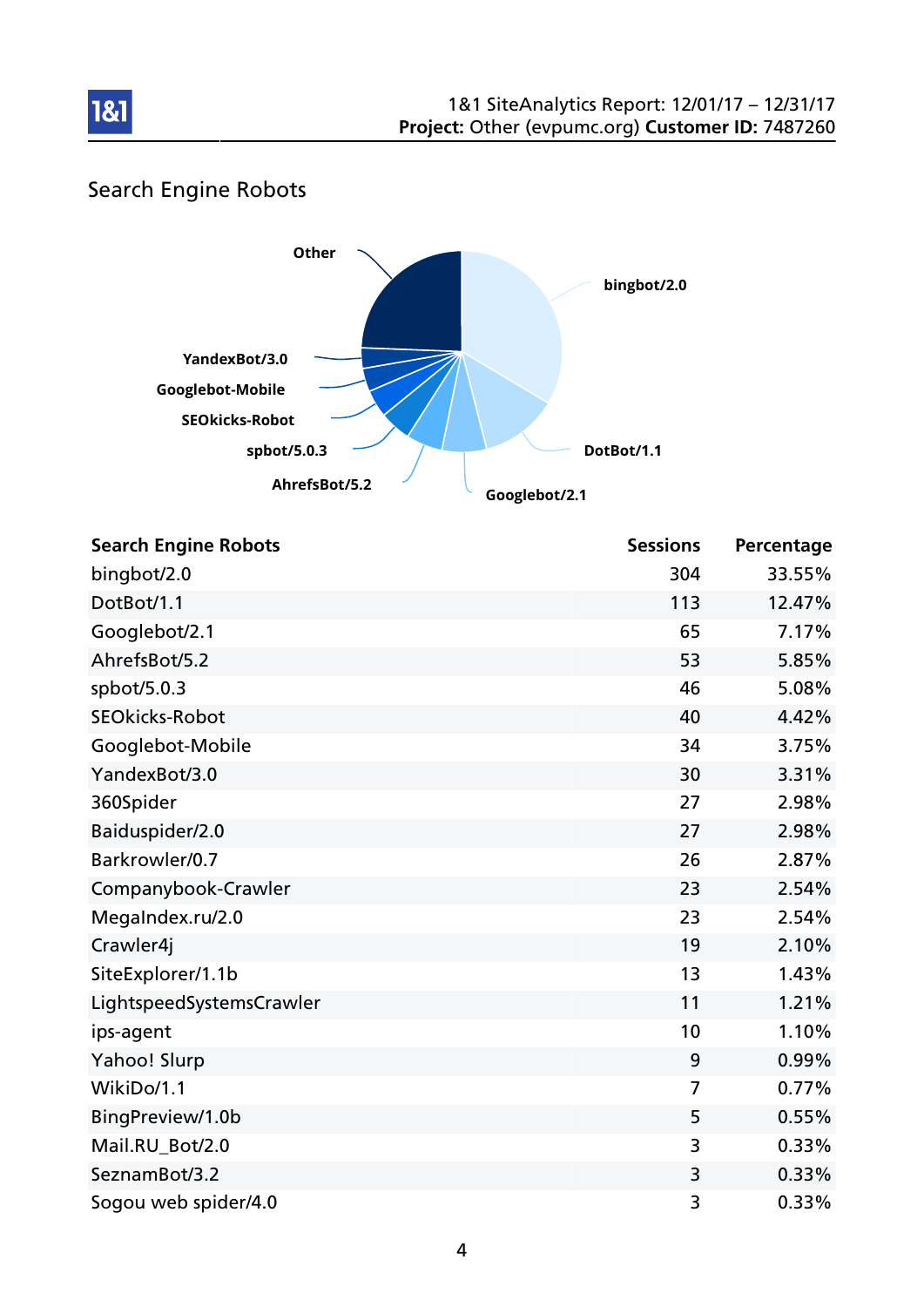| <b>Search Engine Robots</b> | <b>Sessions</b> | Percentage |
|-----------------------------|-----------------|------------|
| CATExplorador/1.0beta       | $\overline{2}$  | 0.22%      |
| MJ12bot/v1.4.8              | $\overline{2}$  | 0.22%      |
| SurveyBot/2.3               | $\overline{2}$  | 0.22%      |
| CCBot/2.0                   | 1               | 0.11%      |
| Exabot/3.0                  | 1               | 0.11%      |
| MJ12bot/v1.4.7              | 1               | 0.11%      |
| Mail.RU_Bot/Robots/2.0      | 1               | 0.11%      |
| rogerbot/1.1                | 1               | 0.11%      |
| virustotalcloud             | 1               | 0.11%      |
| <b>Total</b>                | 906             | 100.00%    |

# Page Analysis

1&1

### Most Frequently Visited Pages



| <b>Pages</b>       | <b>Sessions</b> | Percentage |
|--------------------|-----------------|------------|
| /Default.htm       | 273             | 54.49%     |
| /Elim.htm          | 36              | 7.19%      |
| /Calendar.htm      | 27              | 5.39%      |
| /Announce.htm      | 22              | 4.39%      |
| /NewsLetterIdx.htm | 18              | 3.59%      |
| /Sermons.htm       | 18              | 3.59%      |
| /St_Johns.htm      | 18              | 3.59%      |
| /web_links.htm     | 17              | 3.39%      |
| /Believe.htm       | 15              | 2.99%      |
| <b>Morship.htm</b> | 15              | 2.99%      |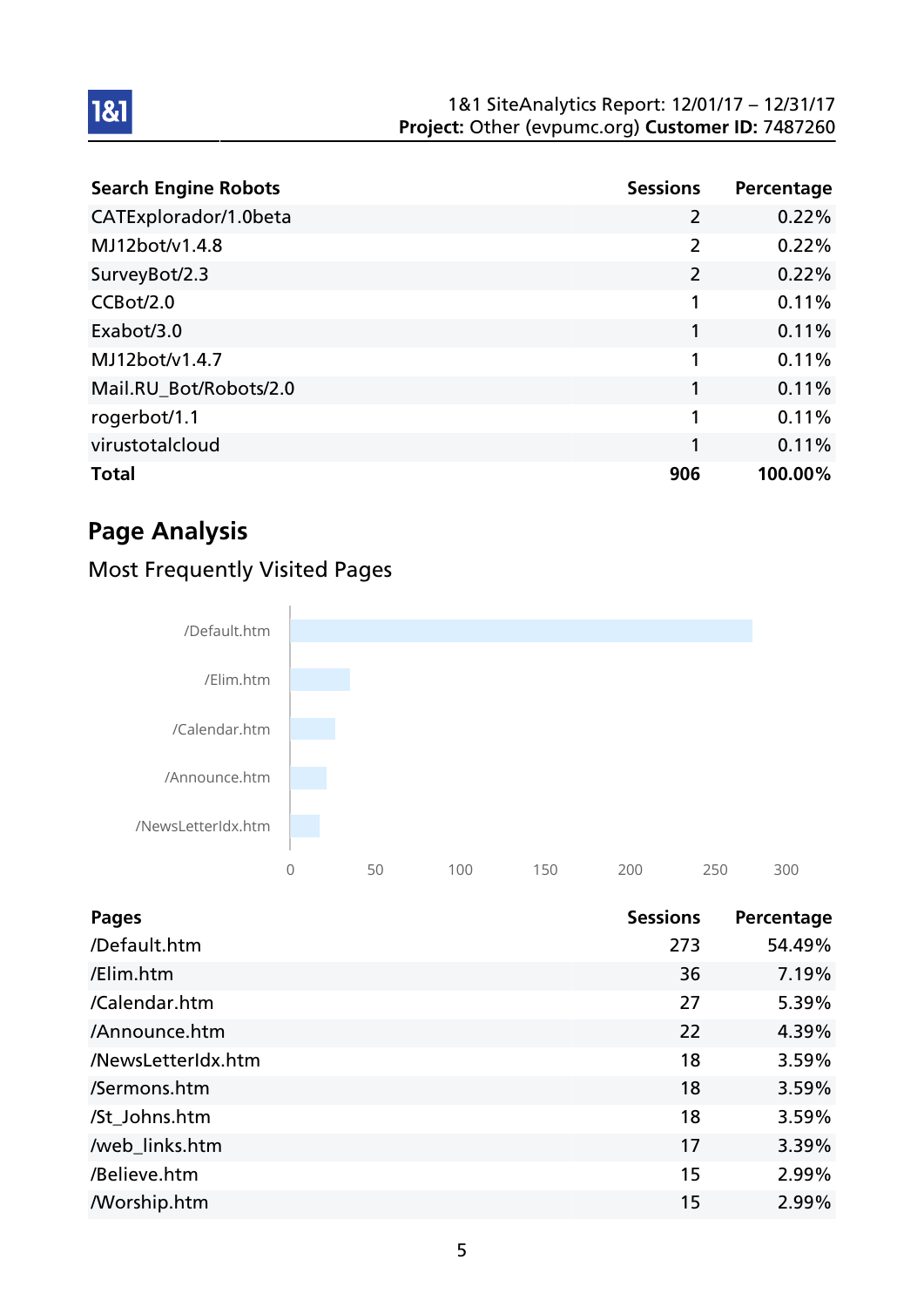#### 1&1 SiteAnalytics Report: 12/01/17 – 12/31/17 Project: Other (evpumc.org) Customer ID: 7487260

| <b>Pages</b>             | <b>Sessions</b> | Percentage |
|--------------------------|-----------------|------------|
| /M-Statement.htm         | 13              | 2.59%      |
| /Stats.htm               | 12              | 2.40%      |
| /CalendarOld.htm         | 7               | 1.40%      |
| /Elim_M-Statement.htm    | $\overline{2}$  | 0.40%      |
| /StJohns_M-Statement.htm | 2               | 0.40%      |
| /missions.htm            | 2               | 0.40%      |
| /valley_views1113.htm    | 2               | 0.40%      |
| /Elim-HISTORY.htm        | 1               | 0.20%      |
| /St_Johns-HISTORY.htm    | 1               | 0.20%      |
| <b>Total</b>             | 501             | 100.00%    |

### Keywords

1&1



#### Keywords **Sessions**

evpumc.org in the contract of the contract of the contract of the contract of the contract of the contract of the contract of the contract of the contract of the contract of the contract of the contract of the contract of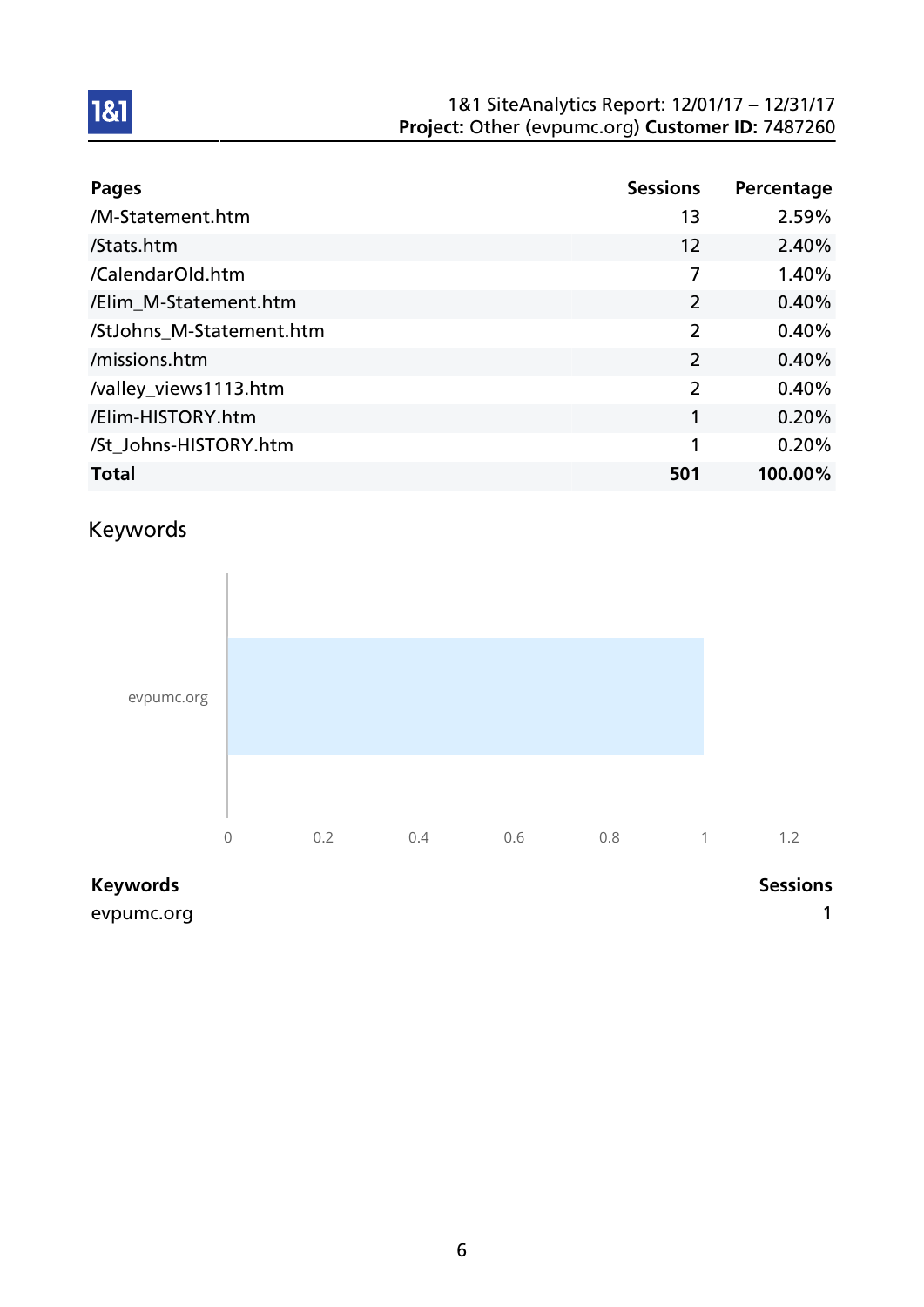

### Referring Pages



| <b>Pages</b>                  | <b>Sessions</b> |
|-------------------------------|-----------------|
| https://www.google.com/       | 13              |
| http://www.google.com/url     | 8               |
| http://www.google.com/        | 5               |
| www.bing.com                  | 5               |
| http://burger-imperia.com/    | 3               |
| https://google.com/           | 3               |
| http://www.baidu.com/s        | 2               |
| http://yandex.ru/clck/jsredir | 2               |
| www.google.com                | 2               |
| www.yahoo.com                 | 2               |
| http://www.bing.com           | 1               |
| https://www.bing.com/         | 1               |
| https://www.timer4web.com/    | 1               |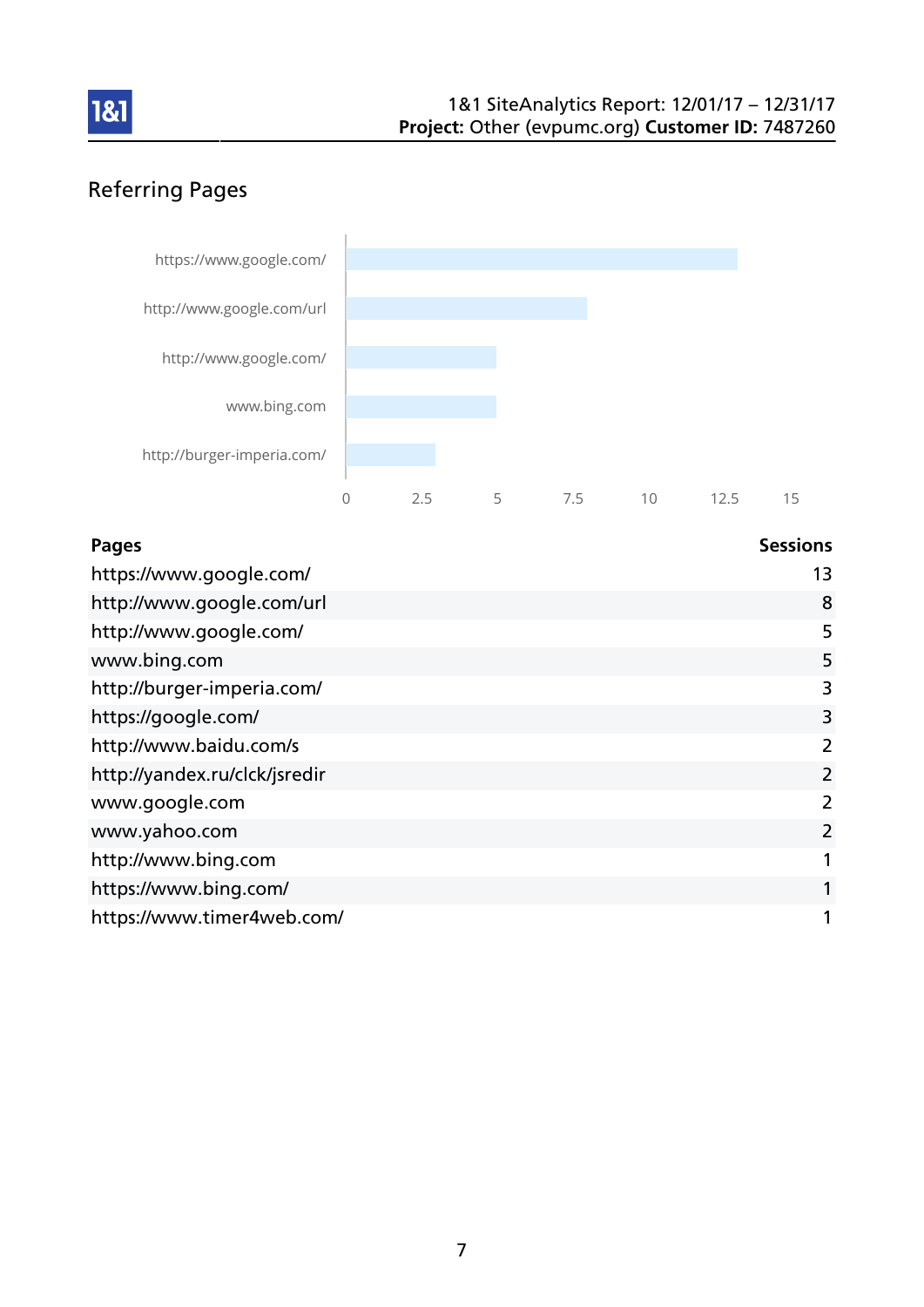

# Browsers & Systems

Browsers

181



| <b>Browsers</b>         | <b>Sessions</b> | Percentage |
|-------------------------|-----------------|------------|
| Firefox                 | 69              | 24.30%     |
| Chrome                  | 68              | 23.94%     |
| IE                      | 27              | 9.51%      |
| <b>Chrome Mobile</b>    | 9               | 3.17%      |
| Safari mobile           | 8               | 2.82%      |
| Android browser         | $\overline{7}$  | 2.46%      |
| Microsoft Edge          | 4               | 1.41%      |
| Opera                   | 3               | 1.06%      |
| <b>Chrome Headless</b>  | $\overline{2}$  | 0.70%      |
| Safari                  | $\overline{2}$  | 0.70%      |
| Go http package         | 1               | 0.35%      |
| Java                    | 1               | 0.35%      |
| Lynx                    | 1               | 0.35%      |
| PhantomJS               | 1               | 0.35%      |
| Silk                    | 1               | 0.35%      |
| Could not be identified | 80              | 28.17%     |
| <b>Total</b>            | 284             | 100.00%    |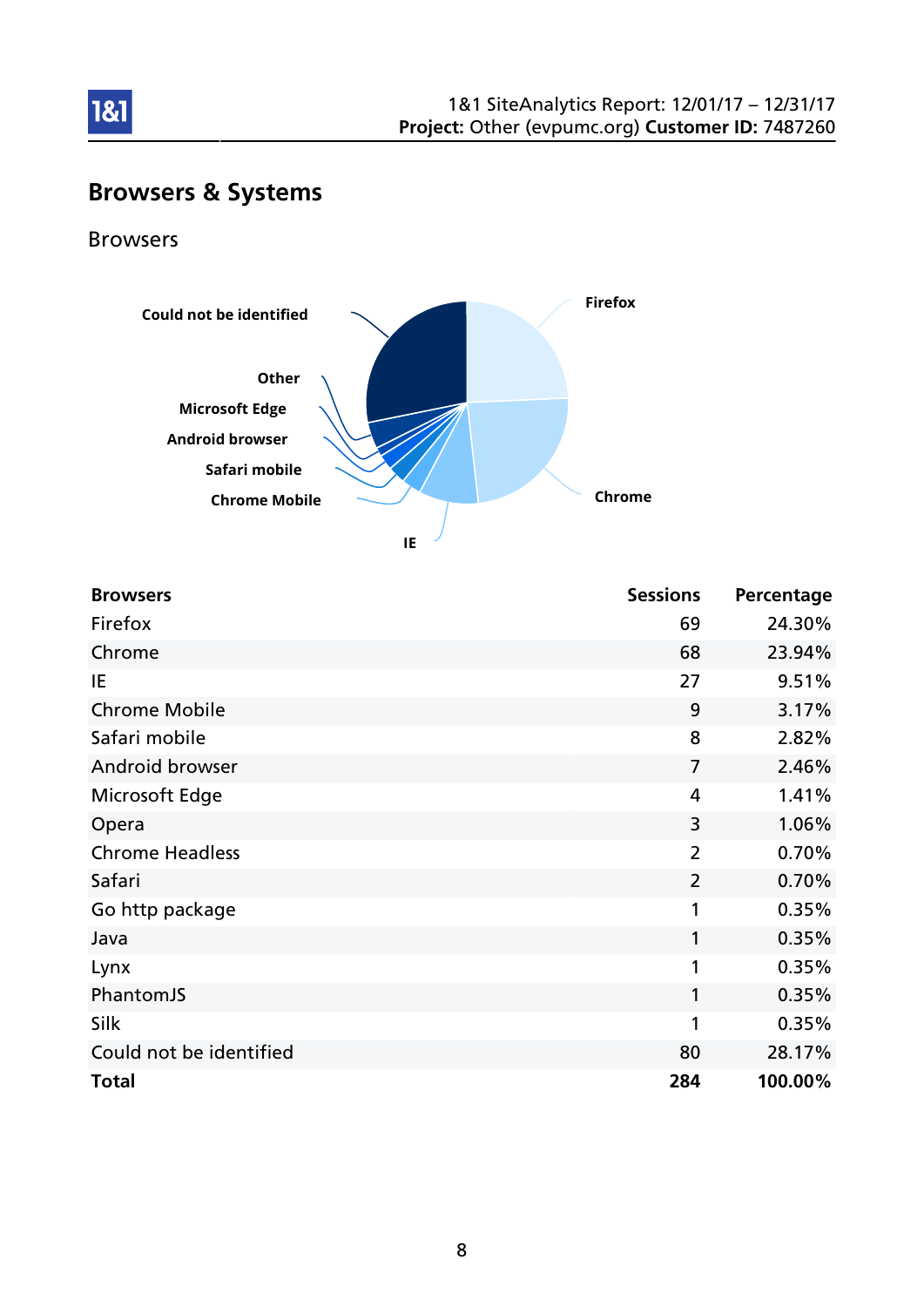

# Operating Systems



| <b>Operating Systems</b> | <b>Sessions</b> | Percentage |
|--------------------------|-----------------|------------|
| Windows                  | 146             | 51.41%     |
| macOS                    | 14              | 4.93%      |
| Android                  | 13              | 4.58%      |
| Linux                    | 12              | 4.23%      |
| iOS                      | 11              | 3.87%      |
| OS X                     | 7               | 2.46%      |
| Amiga OS                 | 1               | 0.35%      |
| Fire OS                  | 1               | 0.35%      |
| <b>JVM</b>               | 1               | 0.35%      |
| Could not be identified  | 78              | 27.46%     |
| <b>Total</b>             | 284             | 100.00%    |

### Visitor Locations

| Countries            |                 |            |
|----------------------|-----------------|------------|
| <b>Countries</b>     | <b>Sessions</b> | Percentage |
| <b>United States</b> | 155             | 54.58%     |
| Romania              | 15              | 5.28%      |
| Russia               | 12              | 4.23%      |
| Canada               | 11              | 3.87%      |
| China                | 10              | 3.52%      |
| France               | 8               | 2.82%      |
| Germany              | $\overline{7}$  | 2.46%      |
| Ireland              | 5               | 1.76%      |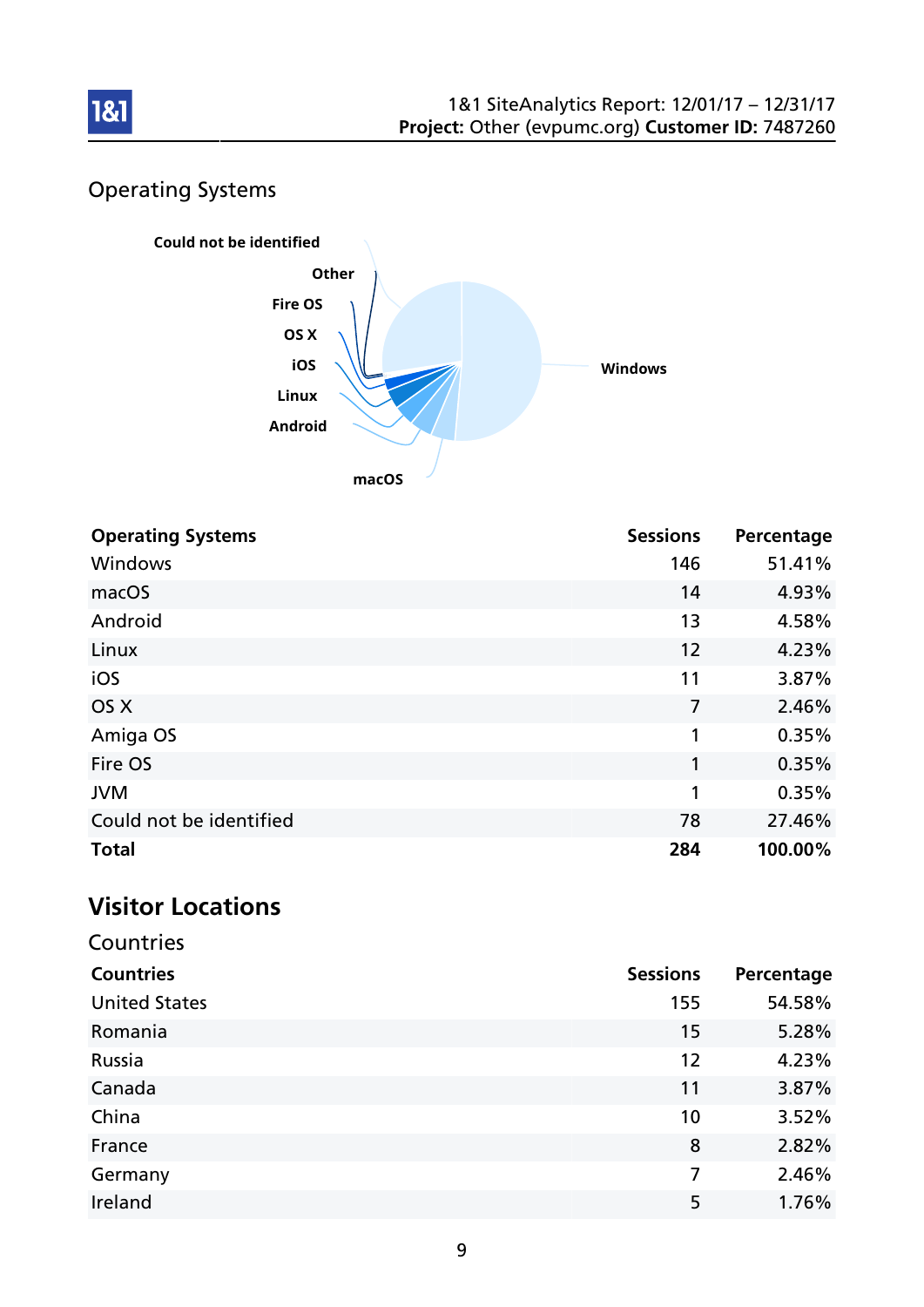#### 1&1 SiteAnalytics Report: 12/01/17 – 12/31/17 Project: Other (evpumc.org) Customer ID: 7487260

| <b>Countries</b>            | <b>Sessions</b> | Percentage |
|-----------------------------|-----------------|------------|
| <b>United Kingdom</b>       | 4               | 1.41%      |
| India                       | 4               | 1.41%      |
| Poland                      | 4               | 1.41%      |
| Taiwan                      | 4               | 1.41%      |
| Ukraine                     | 4               | 1.41%      |
| Indonesia                   | 3               | 1.06%      |
| Japan                       | 3               | 1.06%      |
| South Korea                 | 3               | 1.06%      |
| Philippines                 | 3               | 1.06%      |
| Australia                   | $\overline{2}$  | 0.70%      |
| Georgia                     | $\overline{2}$  | 0.70%      |
| <b>Netherlands</b>          | $\overline{2}$  | 0.70%      |
| <b>Thailand</b>             | $\overline{2}$  | 0.70%      |
| <b>United Arab Emirates</b> | 1               | 0.35%      |
| Bosnia and Herzegovina      | 1               | 0.35%      |
| <b>Brazil</b>               | 1               | 0.35%      |
| Switzerland                 | 1               | 0.35%      |
| Hong Kong                   | 1               | 0.35%      |
| Hungary                     | 1               | 0.35%      |
| Jamaica                     | 1               | 0.35%      |
| Sri Lanka                   | 1               | 0.35%      |
| Lithuania                   | 1               | 0.35%      |
| Morocco                     | 1               | 0.35%      |
| Moldova                     | 1               | 0.35%      |
| <b>Mexico</b>               | 1               | 0.35%      |
| Panama                      | 1               | 0.35%      |
| Pakistan                    | 1               | 0.35%      |
| Portugal                    | 1               | 0.35%      |
| Serbia                      | 1               | 0.35%      |
| Saudi Arabia                | 1               | 0.35%      |
| Sweden                      | 1               | 0.35%      |
| Syria                       | 1               | 0.35%      |
| Could not be identified     | $\overline{2}$  | 0.70%      |
| <b>Total</b>                | 284             | 100.00%    |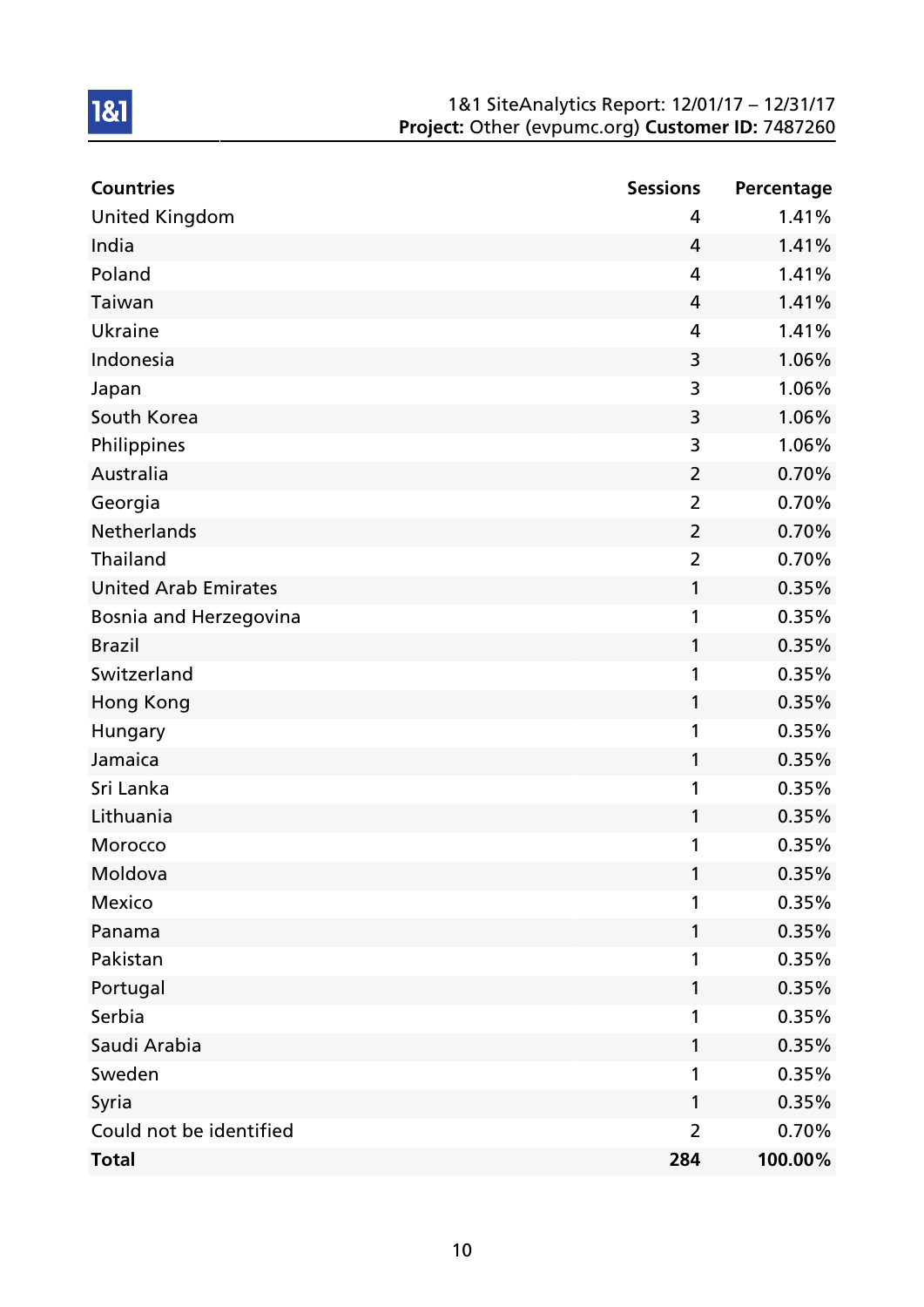#### **Continents**

1&1

| <b>Continents</b>       | <b>Sessions</b> | Percentage |
|-------------------------|-----------------|------------|
| <b>North America</b>    | 169             | 59.51%     |
| Europe                  | 69              | 24.30%     |
| Asia                    | 40              | 14.08%     |
| Oceania                 | 2               | 0.70%      |
| Africa                  | 1               | 0.35%      |
| <b>South America</b>    | 1               | 0.35%      |
| Could not be identified | $\overline{2}$  | 0.70%      |
| <b>Total</b>            | 284             | 100.00%    |

### Information about the evaluations

#### Visitors

This evaluation shows how many visitors accessed your website. Visitors are uniquely identified on the basis of the IP address and the browser ID. If a visitor goes to your website more than once a day, only one visitor is counted.

#### Sessions

This evaluation shows the number of sessions. A session starts when a visitor accesses your website and ends when he or she leaves it. A session ends automatically after 30 minutes without activity. If a visitor goes to your website more than once a day, multiple sessions are counted.

#### Search Engine Robots

This evaluation shows which search engine robots have accessed the pages of your website. Search engine robots automatically search the content of websites in order to keep search engine entries up to date.

#### Most Frequently Visited Pages

This evaluation shows which pages of your website were visited most often.

#### Keywords

This evaluations shows the keywords with which your website was most commonly found in search engines.

#### Referring Pages

This evaluation shows the websites from which visitors were transferred to your website.